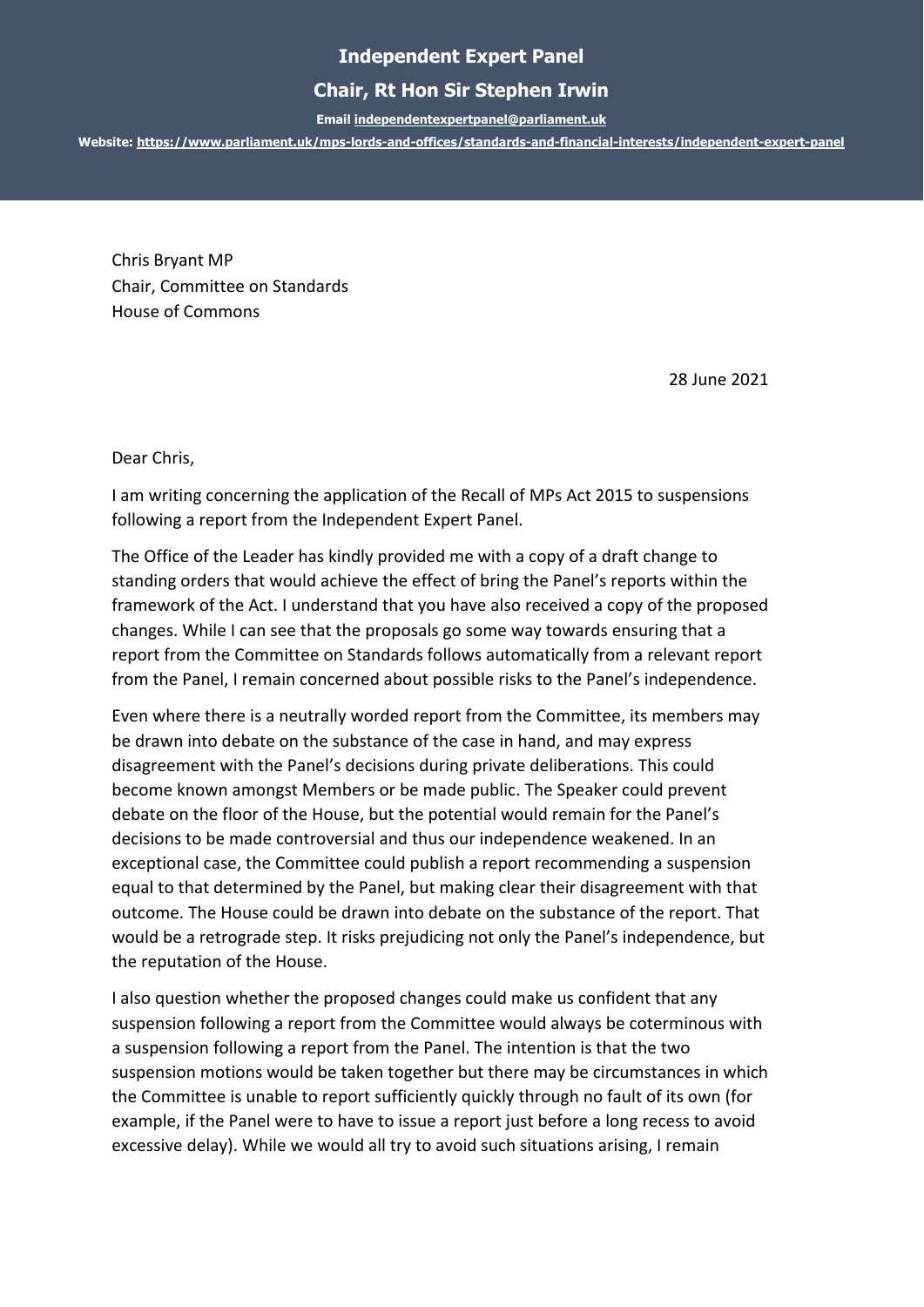concerned about the risk of a Member being subject to an additional period of suspension following a report from the Committee.

I do not at present see any way of fully mitigating these risks through further standing order changes. Although the likelihood of the risks materialising in current circumstances is very small – in this, I recognise the support that you, Mr Speaker and other Members have shown to the Panel – this might change in future. The existing arrangements carefully protect the determinations of the Panel from debate, before the vote on a resolution. I would prefer the Recall Act not to apply than to risk this changing.

My preferred option would be for a legislative amendment – one that is narrow in scope but that allows some flexibility for the House to change its standards system in the future. The Office of Speaker's Counsel has prepared a draft bill, annexed to this letter, which it seems to me would achieve this.

I have held discussions with representatives of staff groups. Their consistent view is very much the same as mine – that the Recall Act should apply, but only by means of an amendment to the legislation and not through a standing order change that could in any way risk the Panel's independence.

I appreciate that there is limited time available to the House to consider new legislation and that it may not be possible to introduce even such a short bill in the near future. I would be content to wait for an opportunity to do so in future sessions. The timing of any such bill would of course be a matter for the Government to consider.

I have also written to the Leader of the House to set out my views on the best way forward.

I would be happy to discuss this further with you if that would be of assistance.

Kind regards,

Scotland Center

**Stephen Irwin Chair of the Independent Expert Panel**